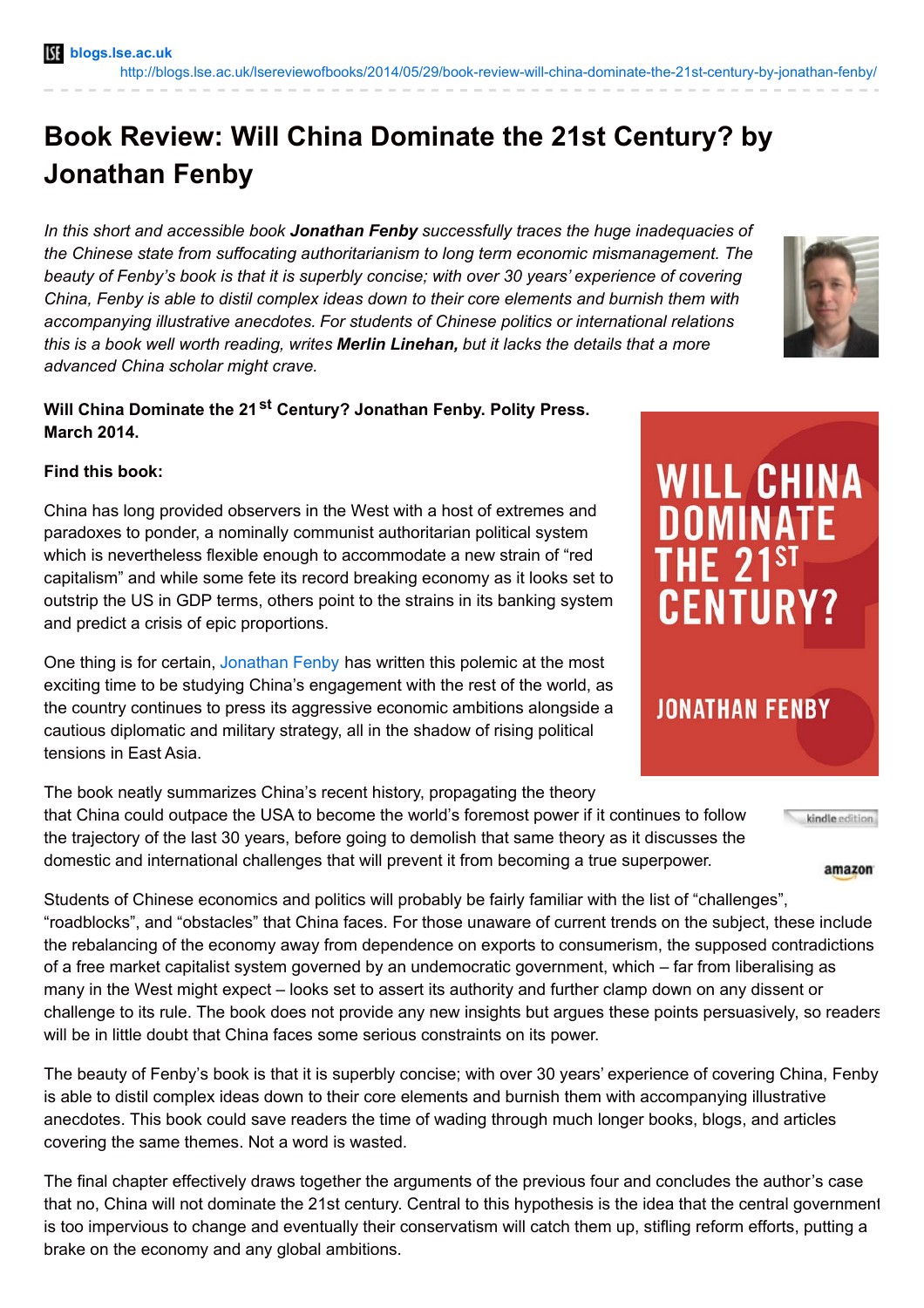Allied to this inflexibility is that in Fenby's eyes the citizens of China fundamentally do not trust their government, as the book cites "27% of Chinese with a net worth of 100 million Yuan or more have emigrated or obtained foreign passports or residence permits while another 47% per cent were considering leaving the PRC"(p.115). The finding that "more than 85% of millionaires polled in 2012 planned to send their children abroad for education" (p.115) is hardly a vote of confidence.



As well as a lack of credibility in the eyes of its citizens, China faces a major image problem around the world; while some admire its economic rise, for many dictators it is a shining example of progress without the need for democracy. But as the book tells us, for all its admirers it has alienated many others through clumsy diplomacy, an export machine which put other country's firms out of business, and, most of all, the lack of an attractive political system, as Fenby puts it, no one is protesting on the street in favour of Chinese-style government.

But the contrarian in me immediately thought is there not potential for the Communist Party in China to change and adapt to their current circumstances? After all who would imagine that the same organisation that undertook the Great Leap Forward and the Cultural Revolution is now presiding over "Socialism with Chinese characteristics" – in other words a mixed economy – unthinkable under Chairman Mao's rule.

If, as Fenby argues, the government realises the limitations of the current economic model (over capacity and growth at all costs) and takes steps to change this, then perhaps there is hope for the country to overcome at leas some of the problems facing it. But looking back into history Fenby is pessimistic as to the ability of Chinese dynasties to adapt, citing the fall of the Ming, Machu, and others as proof of the inability of Chinese governments to survive change.

The final chapter also tackles the great unknown of whether China wants (or will want) to dominate the 21st century; students of historical geo-politics will be familiar with the idea that great powers displace the existing hegemons, Germany arguably tried this with the British Empire, and the USA eventually did following the second world war, but there is ambivalence as to whether these powers were trying to become number one or circumstances pushed them into such a position. Similarly with China there is scant evidence in their actions that it has grand global ambitions beyond trade and investment ties and local territorial disputes. Indeed, as Fenby aptly demonstrates, their global military, diplomatic, and soft power footprint is tiny in comparison to their economic might.

Fenby successfully traces the huge inadequacies of the Chinese state from suffocating authoritarianism to long term economic mismanagement and provides a compelling argument against a the concept of a global Pax